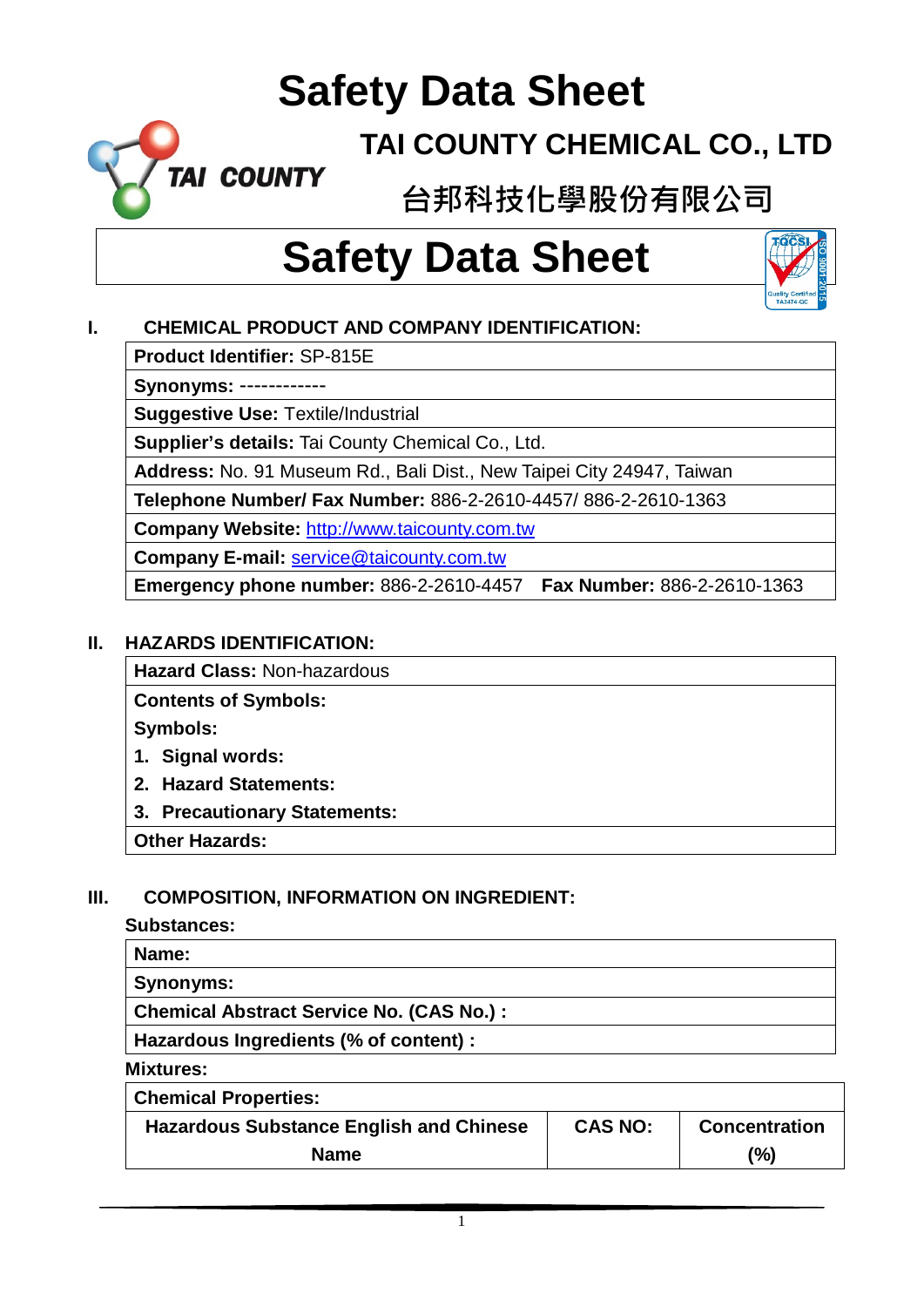| Alcohols, C9-11-iso-, C10-rich, ethoxylated               | 78330-20-8 | $5.0 - 7.0\%$   |
|-----------------------------------------------------------|------------|-----------------|
| Dimethylsiloxane, 3-[2-(aminoethyl)amino]propyl<br>methyl | 71750-79-3 | $53.0 - 55.0\%$ |
| Water                                                     | 7732-18-5  | 39.0~41.0%      |

#### **IV. FIRST AID MEASURE:**

#### **Emergency Procedures:**

- **Inhalation:** If inhaled, move personnel to fresh air. Get medical attention if symptoms occur.
- **Skin Contact:** Avoid contact with skin without protective gloves. Wipe off excess material with cloth or paper. Wash off with plenty of warm water immediately for 10-15 minutes. In serious cases, use emergency shower immediately. Seek medical advice in case of continuous irritation.
- **Eye Contact:** Wipe off excess material with cloth or paper and rinse eyes thoroughly with warm water for 20-30 minutes. While rinsing, avoid letting the contaminated water from getting into the eyes. Seek medical advice in case of continuous irritation.
- **Ingestion:** If conscious, give several small portions of water to drink. Do not induce vomiting. Seeking medical advice immediately.

**Critical symptoms and effects of hazards:** It will not cause significant health hazard in normal use.

**Protection of First aider:** ------------

**Notes to Physician:** ------------

#### **V. FIRE FIGHTING MEASURES:**

**Suitable Extinguishing Media:** Dry chemical¸ foam, water spray, carbon dioxide. **Specific Hazards:** ------------

**Special Fire Fighting Procedures:** ------------

**Specific firefighting equipment:** A self-contained respirator and protective clothing should be worn.

#### **VI. ACCIDENTAL RELEASE MEASURES:**

**Personal Precautions:** Wear proper protective equipment.

**Environmental Precautions:** Prevent material from entering surface waters, drains or sewers and soil. Contain any fluid that runs out using suitable material (e.g. earth). Retain contaminated water/extinguishing water.

#### **Methods for Cleaning Up:**

1. Dike spillage. Pump off product. For residues: Pick up with suitable absorbent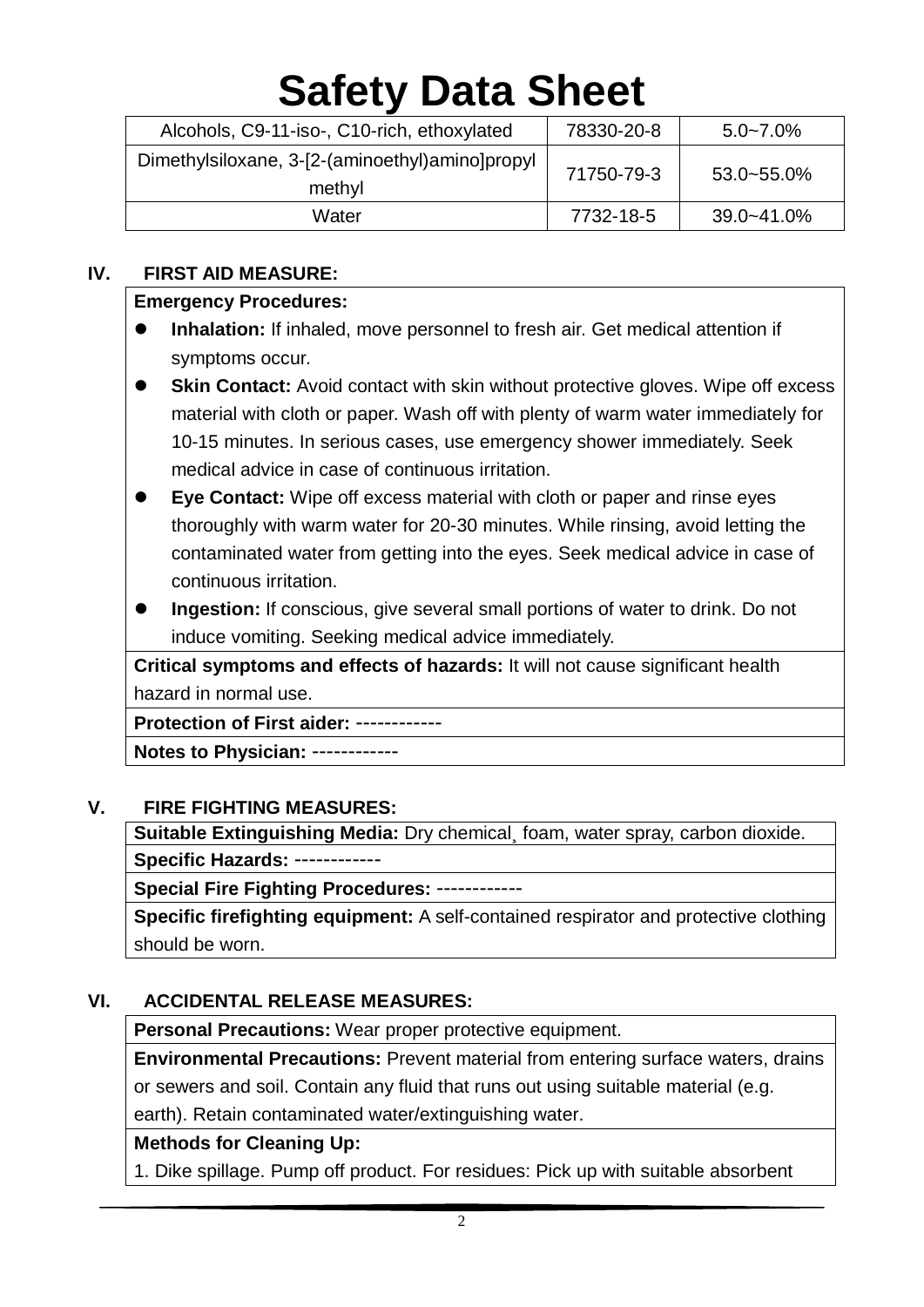material.

2. Dispose of absorbed material in accordance with regulations.

#### **VII. HANDLING AND STORAGE:**

**Handling:** Ensure adequate ventilation Protection against fire and explosion. **Storage:** Keep container tightly closed and store in a cool, well ventilated place. Ensure adequate ventilation Protection against fire and explosion.

# **VIII. EXPOSURE CONTROLS AND PERSONAL PROTECTION:**

| <b>Engineering Control:</b> Well ventilation equipment or environment. |             |                |             |  |  |
|------------------------------------------------------------------------|-------------|----------------|-------------|--|--|
| <b>Control Parameters:</b>                                             |             |                |             |  |  |
| <b>TWA</b>                                                             | <b>STEL</b> | <b>CEILING</b> | <b>BEIS</b> |  |  |
|                                                                        |             |                |             |  |  |
| <b>Personal Protection Equipment:</b>                                  |             |                |             |  |  |
| 1.<br><b>Respiratory protection: Protection equipment.</b>             |             |                |             |  |  |
| Hand protection: Nitrile rubber protective gloves.<br>2.               |             |                |             |  |  |
|                                                                        |             |                |             |  |  |

- **3. Eye protection:** Tight fitting protective goggles.
- **4. Skin and body protection:** Skin should be washed after contact.

# **IX. PHYSICAL AND CHEMICAL PROPERTIES:**

| Appearance                              | <b>Transparent yellowish</b> | <b>Physical state</b>              | liquid            |                   |
|-----------------------------------------|------------------------------|------------------------------------|-------------------|-------------------|
| Odor                                    | Slight                       | <b>Odor Threshold</b>              | No data           |                   |
|                                         |                              | Value                              | available.        |                   |
|                                         |                              | <b>Melting point</b>               | No data           |                   |
| pH value(5%)                            | $5.0 - 7.0$                  |                                    | available.        |                   |
|                                         |                              | <b>Flash Point</b><br>Test method: |                   |                   |
| <b>Boiling point</b>                    | No data available            |                                    | No data available |                   |
| Evaporation                             | No data available            |                                    |                   | No data available |
| $(25^{\circ}\text{C})$                  |                              | <b>Inflammability</b>              |                   |                   |
| <b>Explosion Limits</b><br>. <b>.</b> . |                              |                                    | No data           |                   |
|                                         |                              | <b>Vapour Pressure</b>             | available.        |                   |
| <b>Vapor density</b>                    | No data available            |                                    | No data           |                   |
|                                         |                              | <b>Density</b>                     | available.        |                   |
| <b>Ignition</b>                         | No data available.           |                                    |                   | No data           |
| temperature                             |                              | <b>Solubility</b>                  | available.        |                   |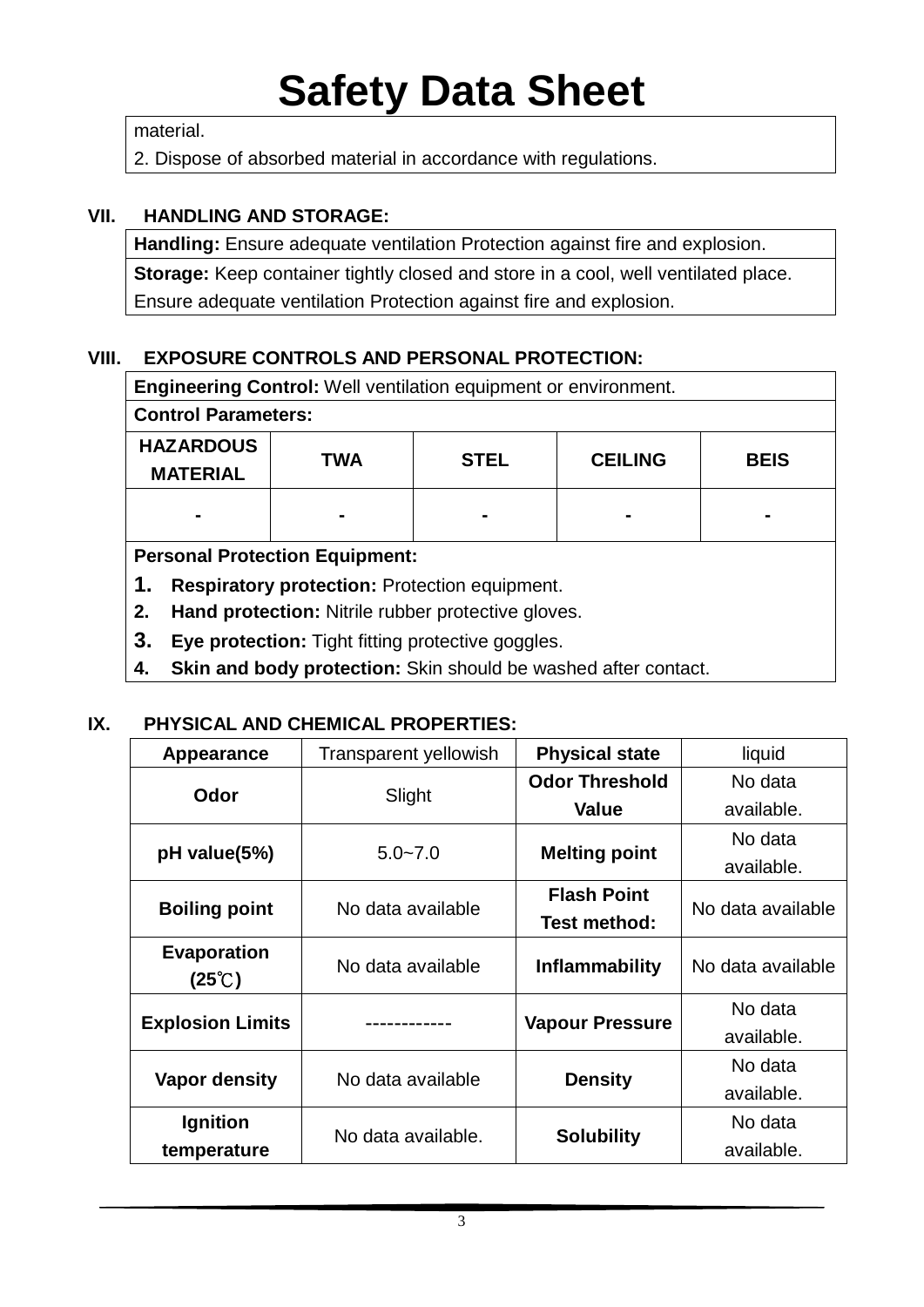**Decomposition temperature**

No data available.

**Octanol /H2O Coeff.(log Kow):**

No data available.

**The above information is for your reference. For more information, please contact Tai County.**

# **X. STABILITY AND REACTIVITY:**

**Stability:** If stored and handled in accordance with standard industrial practices no hazardous reactions are known.

**Possible Hazardous Reactions:** ------------

**Conditions to Avoid:** Under the high-temperature condition.

**Materials to Avoid:** ------------

**Hazardous Decomposition Products:** ------------

# **XI. TOXICOLOGICAL INFORMATION:**

**Routes of Exposure:** skin, eye, inhalation, ingestion.

# **Main Symptoms:**

- 1. **Inhalation:** Slight irritation.
- 2. **Skin Contact:** Ingestion hazard in normal use.
- 3. **Eye Contact:** Direct contact may cause irritation.
- 4. **Ingestion:** Ingestion hazard in normal use.

# **Acute Toxicity:** ------------

# **Chronic Toxicity:**

- 1. **Inhalation:** May cause slight irritation.
- 2. **Skin Contact:** It may cause irritation by long term exposure.
- 3. **Ingestion:** It may hurt internal organs by long term ingestion.

# **Toxicity information:**

**LD50:**No data available.

**LC50:**No data available.

**IARC:**No data available.

**ACGIH** : It may hurt internal organs by long term ingestion.

# **XII. ECOLOGICAL INFORMATION:**

# **Ecotoxicity:**

**LC50(fish) :** No data available.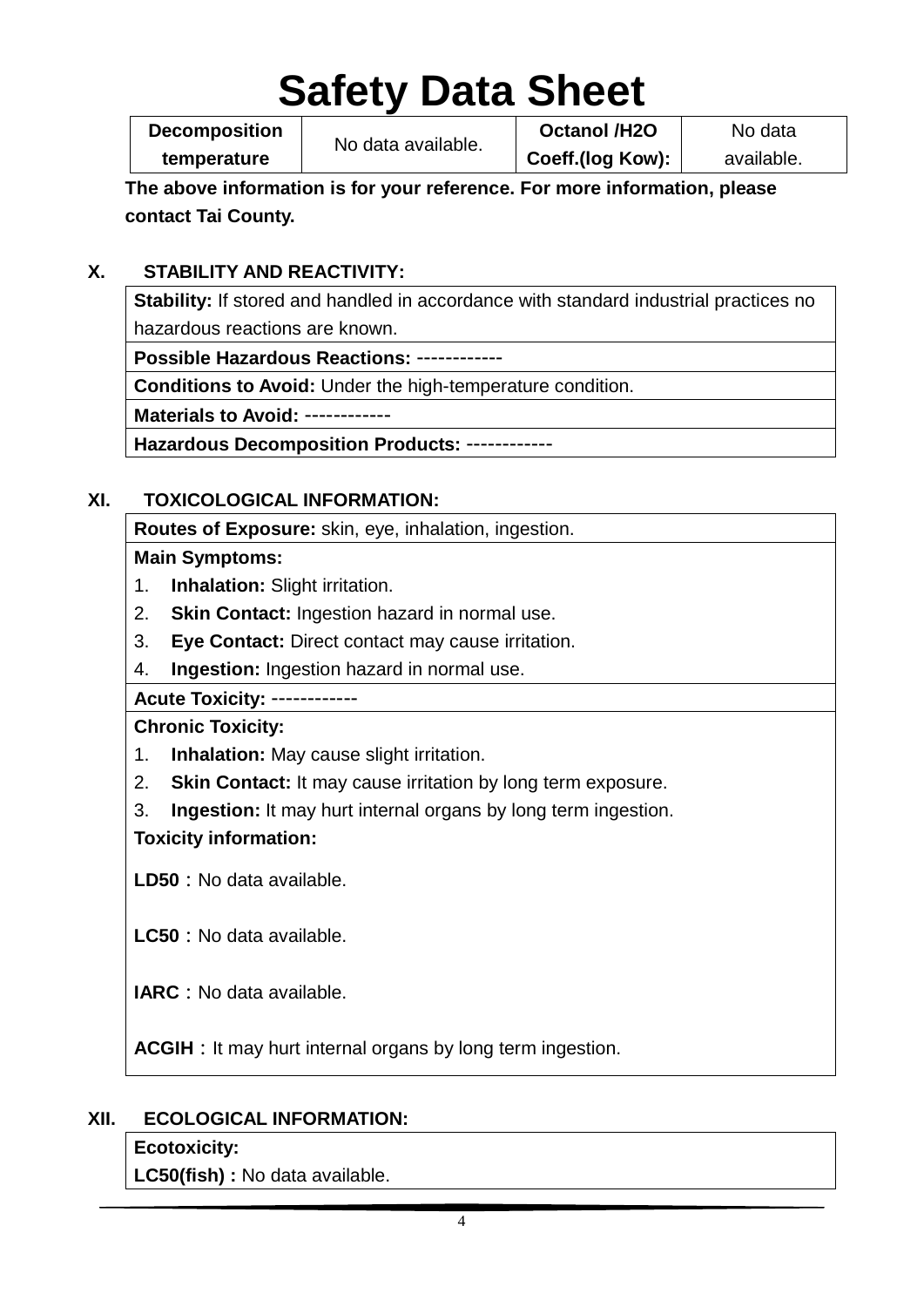**EC50(invertebrate aquatics) :** No data available.

**Biological condensation factor (BCF):** No data available.

**BOD (0.1 % soln.) ppm:** No data available.

**COD (0.1 % soln.) ppm:** No data available.

**Persistence/Degradability:** ------------

**Bioaccumulation/Accumulation:** ------------

**Mobility in Soil:** ------------

**Other harmful effect:** ------------

### **XIII. DISPOSAL CONSIDERATIONS:**

**Subject to disposal regulations:** According to local regulations.

**Methods of package disposal:** According to local regulations.

### **XIV. TRANSPORT INFORMATION:**

**United Nations number (UN No) :** Not regulated as a dangerous good

**UN Proper shipping name:** Not regulated as a dangerous good

**Transport hazard class(es):** Not regulated as a dangerous good

**Packing group:** Not regulated as a dangerous good

**Marine pollutant (Yes/No):** No

**Specific transport measures and precautionary conditions:** Not regulated as a dangerous good

# **XV. REGULATORY INFORMATION:**

#### **Applicable regulations:**

- 1. Regulations for the Labeling and Hazard Communication of Hazardous Chemicals.
- 2. Occupational Safety and Health Act.
- 3. The Road Safety Rules.

# **XVI. OTHER INFORMATION:**

#### **Literature references:**

Globally Harmonized System of Chemical Hazardous Substances Data

#### **Organization that prepared the SDS:**

Tai County Chemical Co., Ltd.

#### **Address of organization that prepared the SDS:**

No. 91 Museum Rd., Bali Dist., New Taipei City 24947, Taiwan